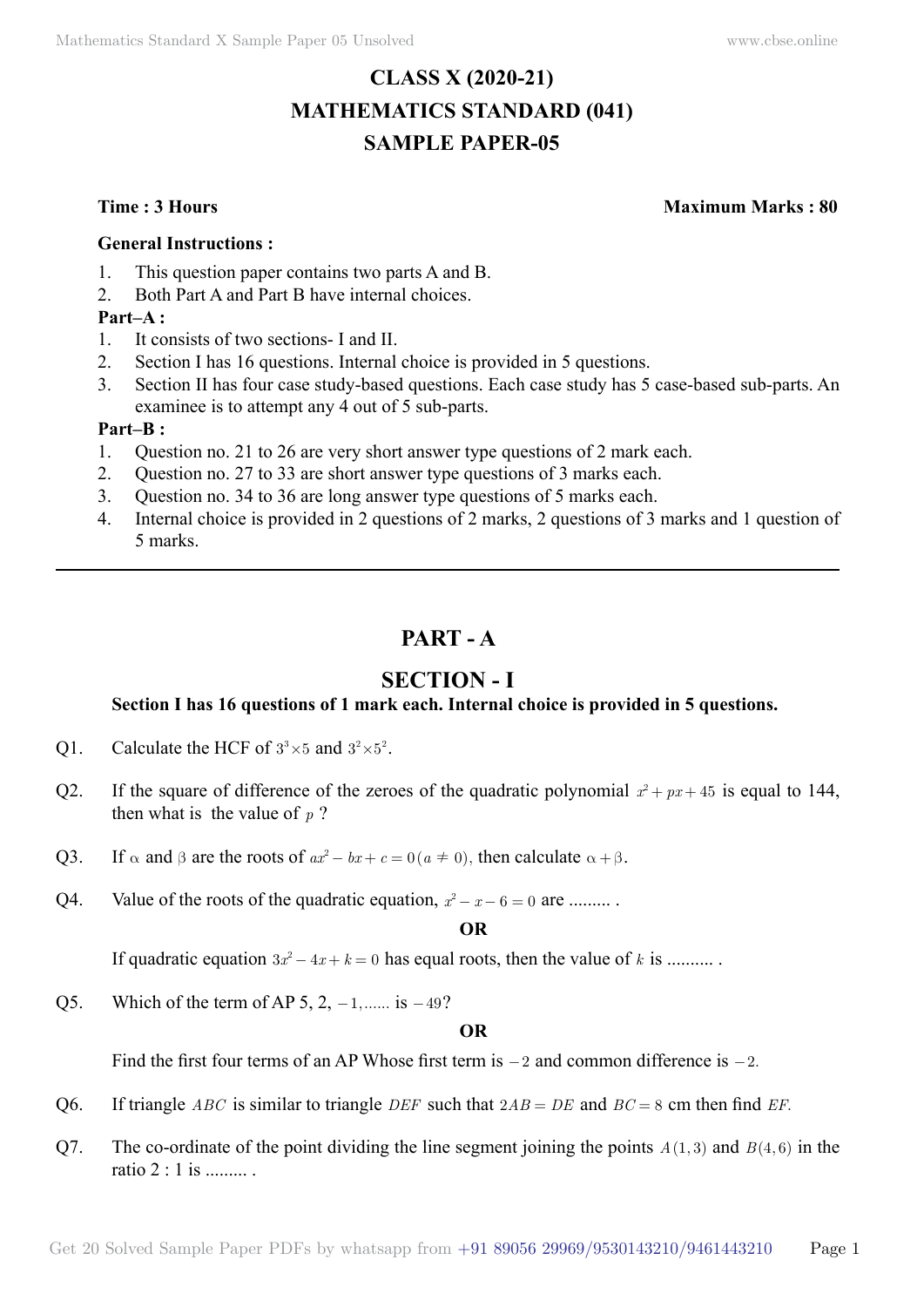- Q8. Find the coordinates of a point A, where AB is diameter of a circle whose centre is  $(2, -3)$  and B is the point  $(1, 4)$ .
- Q9. If  $\sin \theta + \sin^2 \theta = 1$  then prove that  $\cos^2 \theta + \cos^4 \theta = 1$ .
- Q10. If  $tan(3x + 30^\circ) = 1$  then find the value of *x*.
- Q11. If  $k + 1 = \sec^2 \theta (1 + \sin \theta)(1 \sin \theta)$ , then find the value of *k*.
- Q12. In the figure, *QR* is a common tangent to given circle which meet at *T* . Tangent at *T* meets *QR* at *P*. If  $QP = 3.8$  cm, then find length of  $QR$ .



#### **O**

*PA* and PB are tangents from point *P* to the circle with centre *O* as shown in figure. At point *M* , a tangent is drawn cutting *PA* at *K* and *PB* at *N*. Prove that  $KN = AK + BN$ 



Q13. A chord of a circle of radius 10 cm subtends a right angle at the centre. Find area of minor segment.  $(\pi = 3.14)$ 

 **O**

If the perimeter of a semi-circular protractor is 36 cm, find its diameter. (Use  $\pi = \frac{22}{7}$ ).

- Q14. What is the volume of a right circular cylinder of base radius 7 cm and height 10 cm ? Use  $\pi = \frac{22}{7}$
- Q15. Which central tendency is obtained by the abscissa of point of intersection of less than type and more than type ogives ?
- Q16. If a number x is chosen a random from the number  $-3, -2, -1, 0, 1, 2, 3$ . What is probability that  $x^2 \leq 4$ ?

 **O**

Out of 200 bulbs in a box, 12 bulbs are defective. One bulb is taken out at random from the box. What is the probability that the drawn bulb is not defective?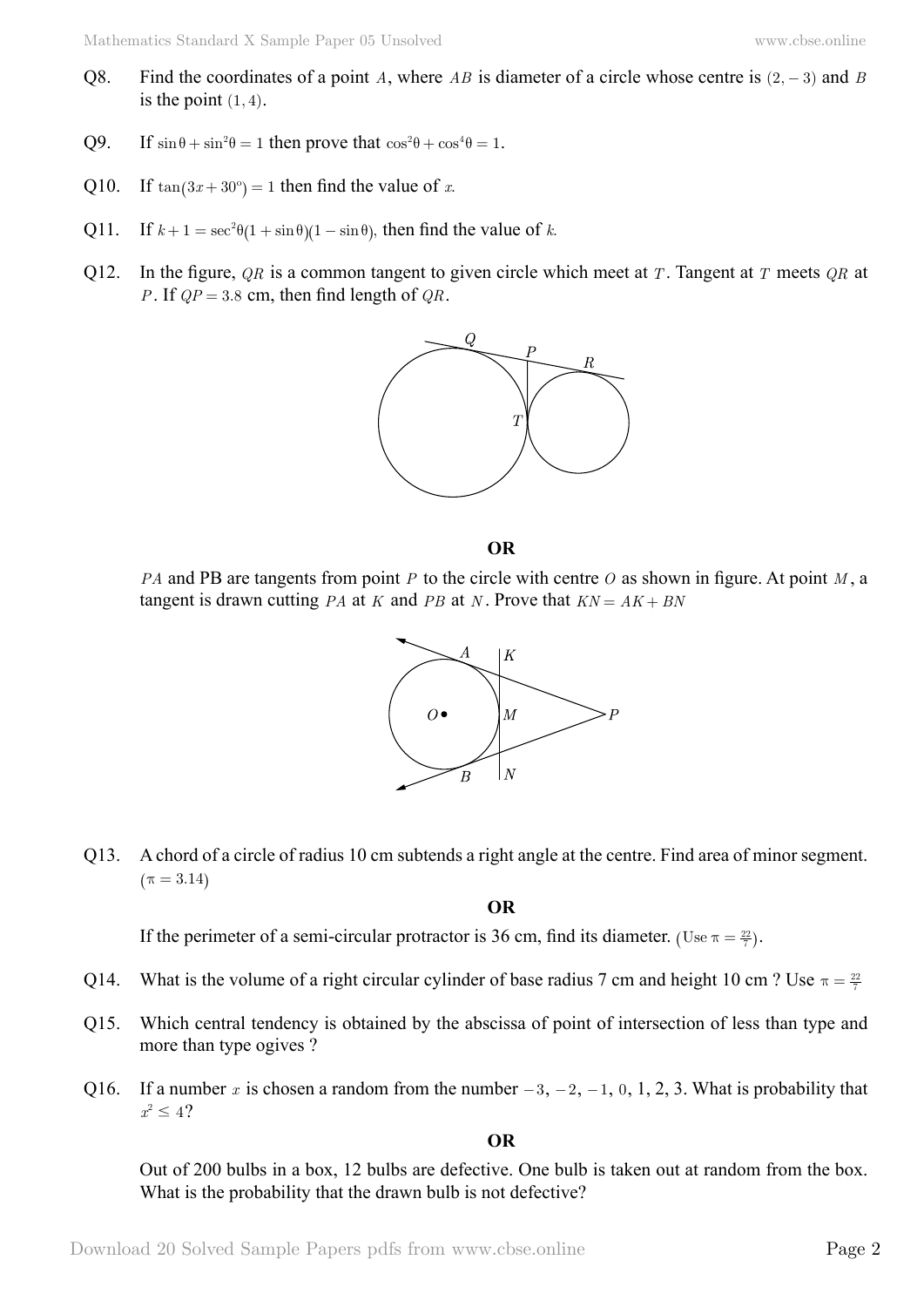# **Section II**

## **Case study-based questions are compulsory. Attempt any 4 sub parts from each question. Each question carries 1 mark.**

Q17. Shalvi is a tuition teacher and teaches mathematics to some kids at her home. She is very innovative and always plan new games to make her students learn concepts.

Today, she has planned a prime number game. She announce the number 2 in her class and asked the first student to multiply it by a prime number and then pass it to second student. Second student also multiplied it by a prime number and passed it to third student. In this way by multiplying to a prime number the last student got 173250. He told this number to Shalvi in class. Now she asked some questions to the students as given below.



| (i)  | How many students are in the class?<br>$(a)$ 3<br>$(c)$ 4                                     | $(b)$ 9<br>$(d)$ 7 |  |
|------|-----------------------------------------------------------------------------------------------|--------------------|--|
| (ii) | What is the highest prime number used by student?<br>$(a)$ 11<br>$(c)$ 5                      | $(b)$ 7<br>$(d)$ 3 |  |
|      | (iii) What is the least prime number used by students?<br>$(a)$ 2<br>$(c)$ 5                  | $(b)$ 7<br>$(d)$ 3 |  |
|      | (iv) Which prime number has been used maximum times?<br>$(a)$ 2<br>(b)7<br>$(c)$ 5<br>$(d)$ 3 |                    |  |
|      | (v) Which prime number has been used minimum times?<br>$(a)$ 2<br>$(c)$ 5                     | (b)7<br>$(d)$ 3    |  |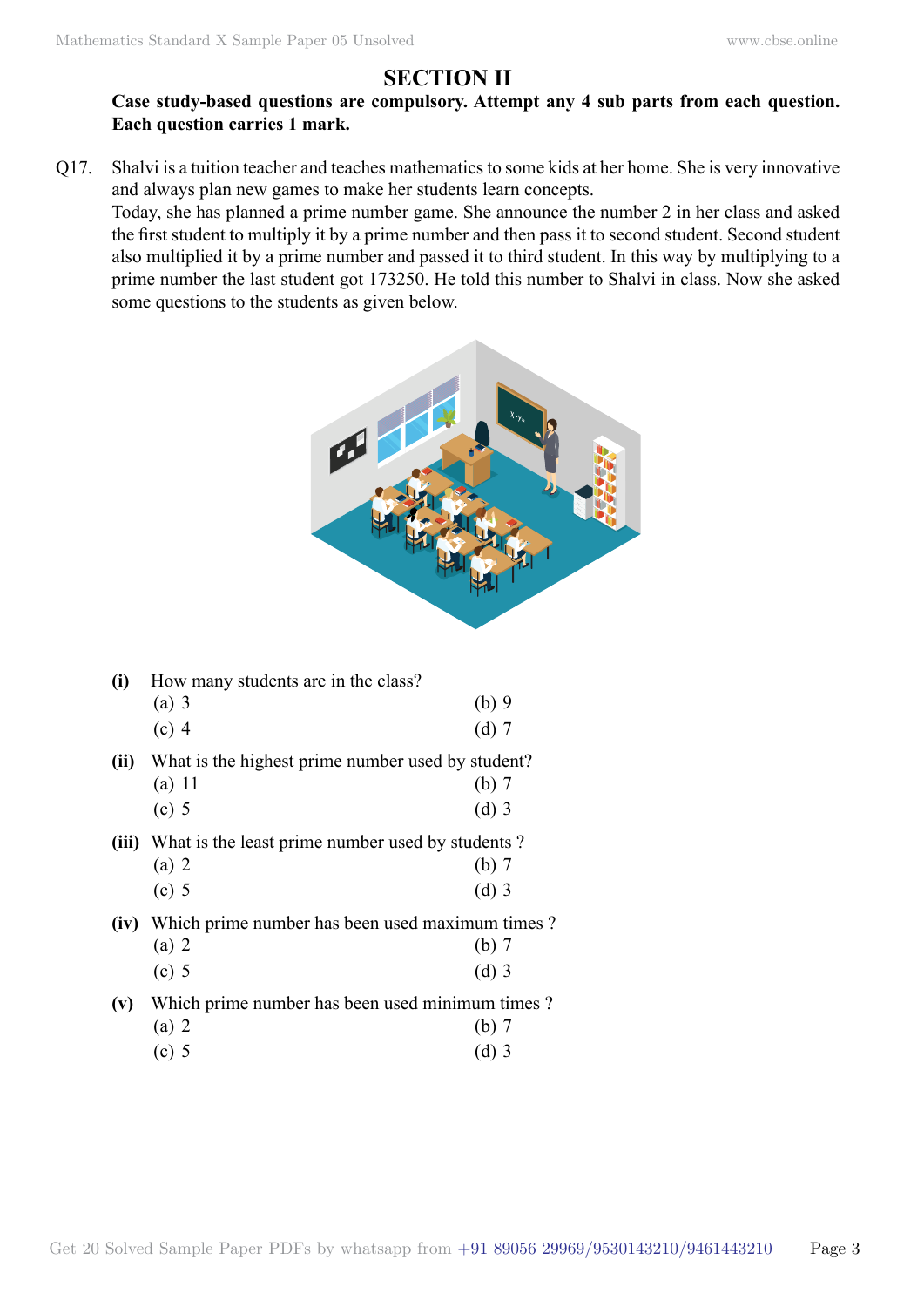Q18. Due to ongoing Corona virus outbreak, Wellness Medical store has started selling masks of decent quality. The store is selling two types of masks currently type *A* and type *B* .



The cost of type *A* mask is Rs. 15 and of type *B* mask is Rs. 20. In the month of April, 2020, the store sold 100 masks for total sales of Rs. 1650.



- **(i)** How many masks of each type were sold in the month of April?
	- (a) 40 masks of type *A*, and 60 masks of type *B*
	- (b) 60 masks of type *A*, and 40 masks of type *B*
	- (c) 70 masks of type *A*, and 30 masks of type *B*
	- (d) 30 masks of type *A*, and 70 masks of type *B*
- **(ii)** If the store had sold 50 masks of each type, what would be its sales in the month of April?

| (a) Rs $550$ | (b) Rs $560$ |
|--------------|--------------|
|              |              |

- (c) Rs 1050 (d) Rs 1750
- **(iii)** Due to great demand and short supply, the store has increased the price of each type by Rs. 5 from May 1, 2020. In the month of May, 2020, the store sold 310 masks for total sales of Rs. 6875. How many masks of each type were sold in the month of May?
	- (a) 175 masks of type *A*, and 135 masks of type *B*
	- (b) 200 masks of type *A*, and 110 masks of type *B*
	- (c) 110 masks of type *A*, and 200 masks of type *B*
	- (d) 135 masks of type *A*, and 175 masks of type *B*
- **(iv)** What percent of masks of each type sale was increased in the month of May, compared with the sale of month April?
	- (a) 110 % in type *A* and 180 % in type *B*
	- (b) 180 % in type *A* and 110 % in type *B*
	- (c) 350 % in type *A* and 150 % in type *B*
	- (d) 150 % in type *A* and 350 % in type *B*
- **(v)** What extra profit did store earn by increasing price in May month.

| (a) Rs $1550$ | (b) Rs $3100$ |
|---------------|---------------|
| (c) Rs $1650$ | (d) Rs $1825$ |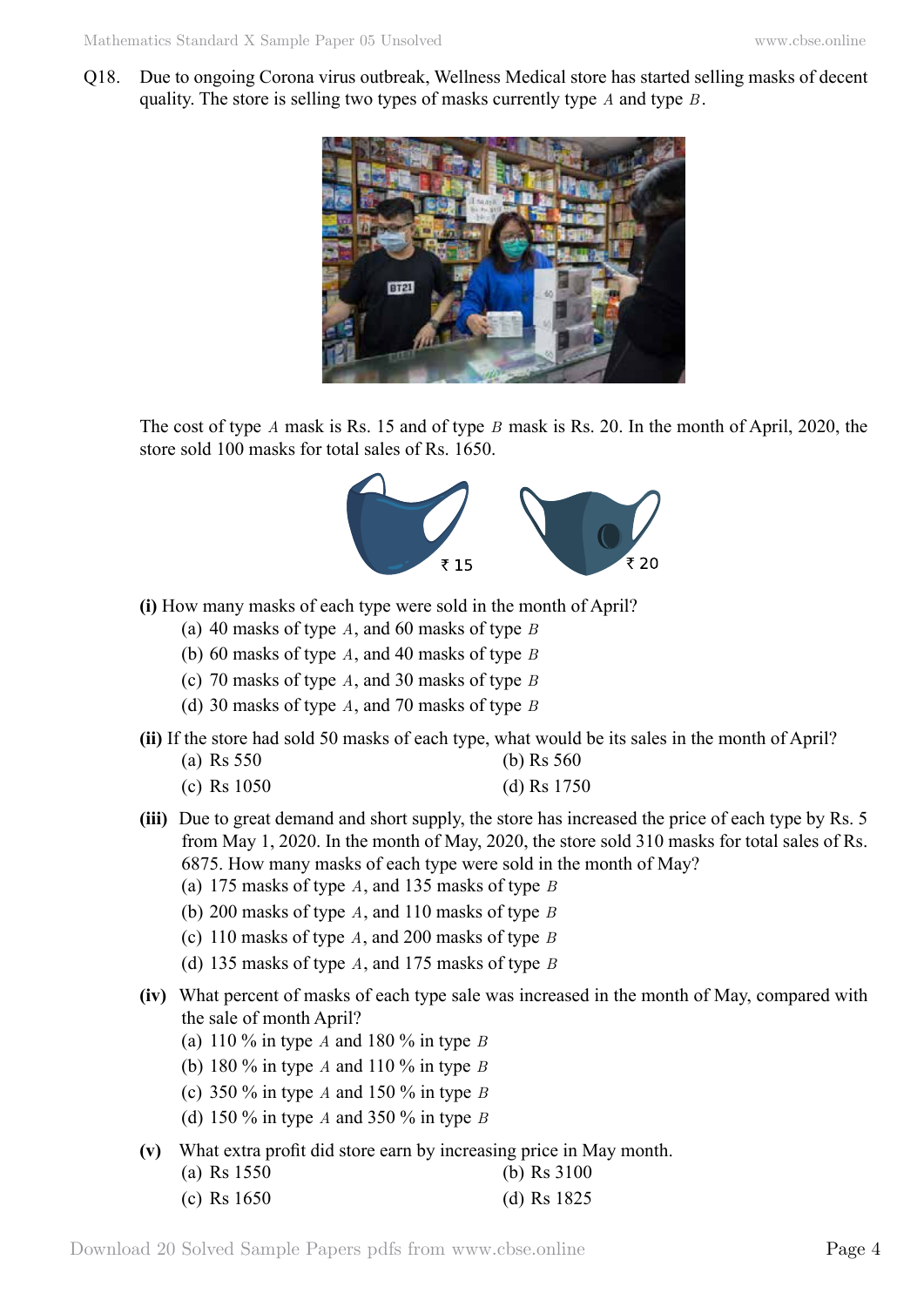Q19. A garden is in the shape of rectangle. Gardener grew sapling of Ashoka tree on the boundary of garden at the distance of 1 meter from each other. He want to decorate the garden with rose plants. He choose triangular region inside the park to grow rose plants. On the above situation, gardener took help from the students of class 10th. They made a chart for it which looks as the above figure.



Q20. An air-to-surface missile (ASM) or air-to-ground missile (AGM or ATGM) is a missile designed to be launched from military aircraft and strike ground targets on land, at sea, or both. They are similar to guided glide bombs but to be deemed a missile,

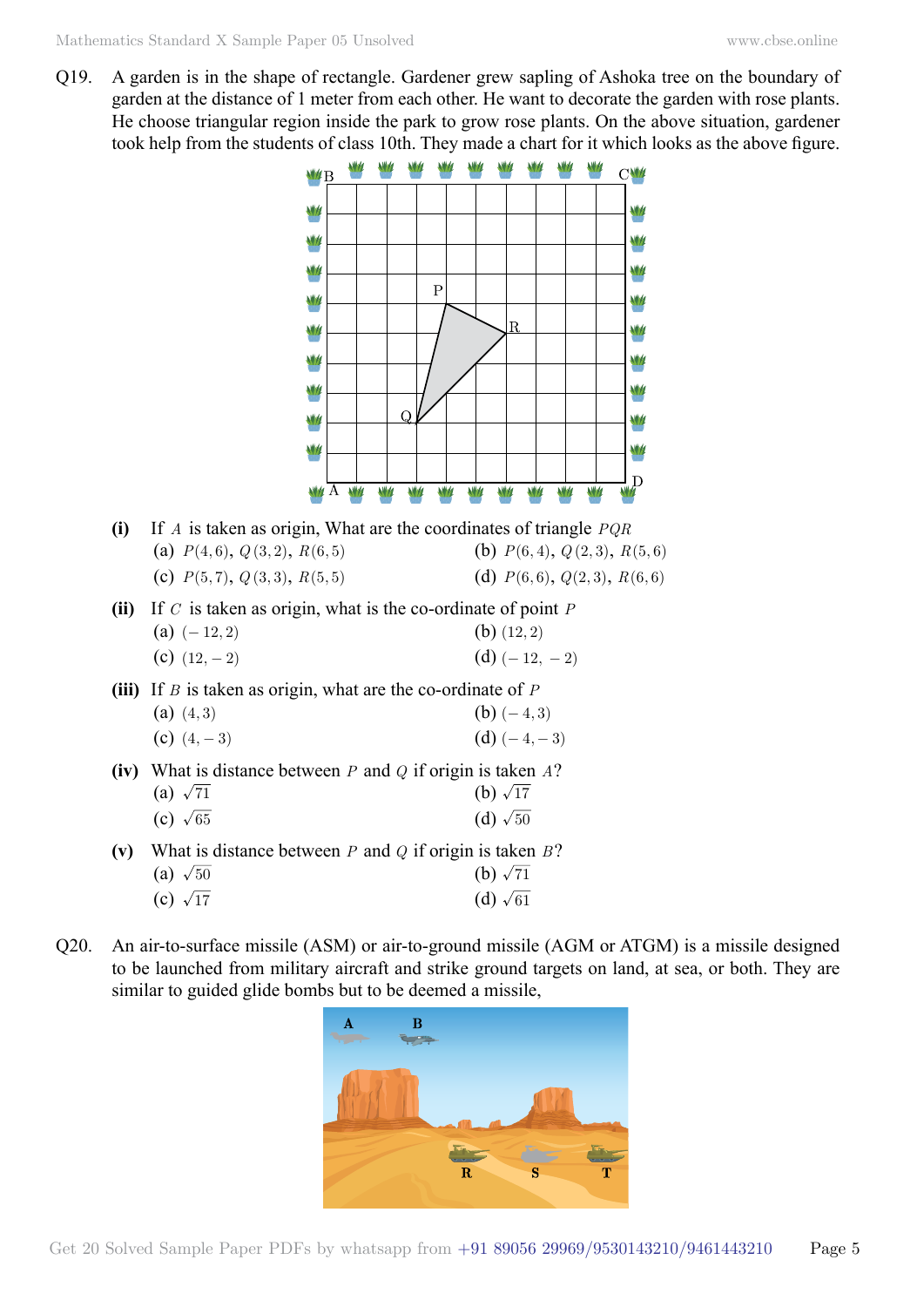A military fighter plane is flying at an altitude of 600 metres with the speed of 200 km/h. The pilot spots enemy tanks at point *R* on ground. After getting the permission from command centre to hit the target at *R* , pilot fires a missile. Fighter plane was at point *A* at the time of fire of missile. Missile moves to target at enemy tanks stationed at  $R$  at an angle of  $45^{\circ}$  at a speed of 300 km/h.

- **(i)** What is the horizontal distance between fighter plane at *A* and tank at *R* ?
	- (a) 300 metre (b)  $300\sqrt{3}$  metre (c) 600 metre (d)  $600\sqrt{3}$  metre

**(ii)** How much time will missile take to hit the target *R* ?

- (a)  $\frac{36\sqrt{2}}{5}$  sec (b)  $\frac{5\sqrt{2}}{36}$ (b)  $\frac{5\sqrt{2}}{36}$  sec (c)  $\frac{36\sqrt{3}}{5}$  sec (d)  $\frac{34\sqrt{3}}{5}$ (d)  $\frac{34\sqrt{3}}{5}$  sec
- **(iii)** Another enemy tank at point *S* on ground moving with a speed of 90 km/h in straight line away from plane. Pilot fires another missile at an angle of  $60^{\circ}$  from its flight path position *B* at the instant when enemy's tank was at *S* and it hits this enemy tank at point *T* . How much time is taken by second missile to hit the enemy tank at point *T* ?

(a) 
$$
\frac{24\sqrt{3}}{5}
$$
 sec  
\n(b)  $\frac{5\sqrt{2}}{24}$  sec  
\n(c)  $\frac{24\sqrt{2}}{5}$  sec  
\n(d)  $\frac{5\sqrt{3}}{24}$  sec

**(iv)** What is the horizontal distance between fighter plane at *B* and tank at *T* ?

| (a) $200$ metre | (b) $100\sqrt{3}$ metre |
|-----------------|-------------------------|
| $(c)$ 100 metre | (d) $200\sqrt{3}$ metre |

**(v)** What is the distance of point *T* from *S* ? (a)  $80\sqrt{3}$  metre (b)  $120\sqrt{3}$  metre (c)  $160\sqrt{3}$  100 metre (d)  $240\sqrt{3}$  metre

## **Part - B**

#### **All questions are compulsory. In case of internal choices, attempt anyone.**

Q21. Find the zeroes of the quadratic polynomial  $\sqrt{3} x^2 - 8x + 4\sqrt{3}$ .

#### **O**

Find a quadratic polynomial, the sum and product of whose zeroes are 6 and 9 respectively. Hence find the zeroes.

Q22. For what value of *k*, the system of equations  $kx + 3y = 1$ ,  $12x + ky = 2$  has no solution.

#### **O**

Solve the following pair of linear equations by cross multiplication method:

$$
x + 2y = 2
$$

$$
x - 3y = 7
$$

Q23. Find the roots of the following quadratic equation :  $15x^2 - 10\sqrt{6}x + 10 = 0$ 

 **O**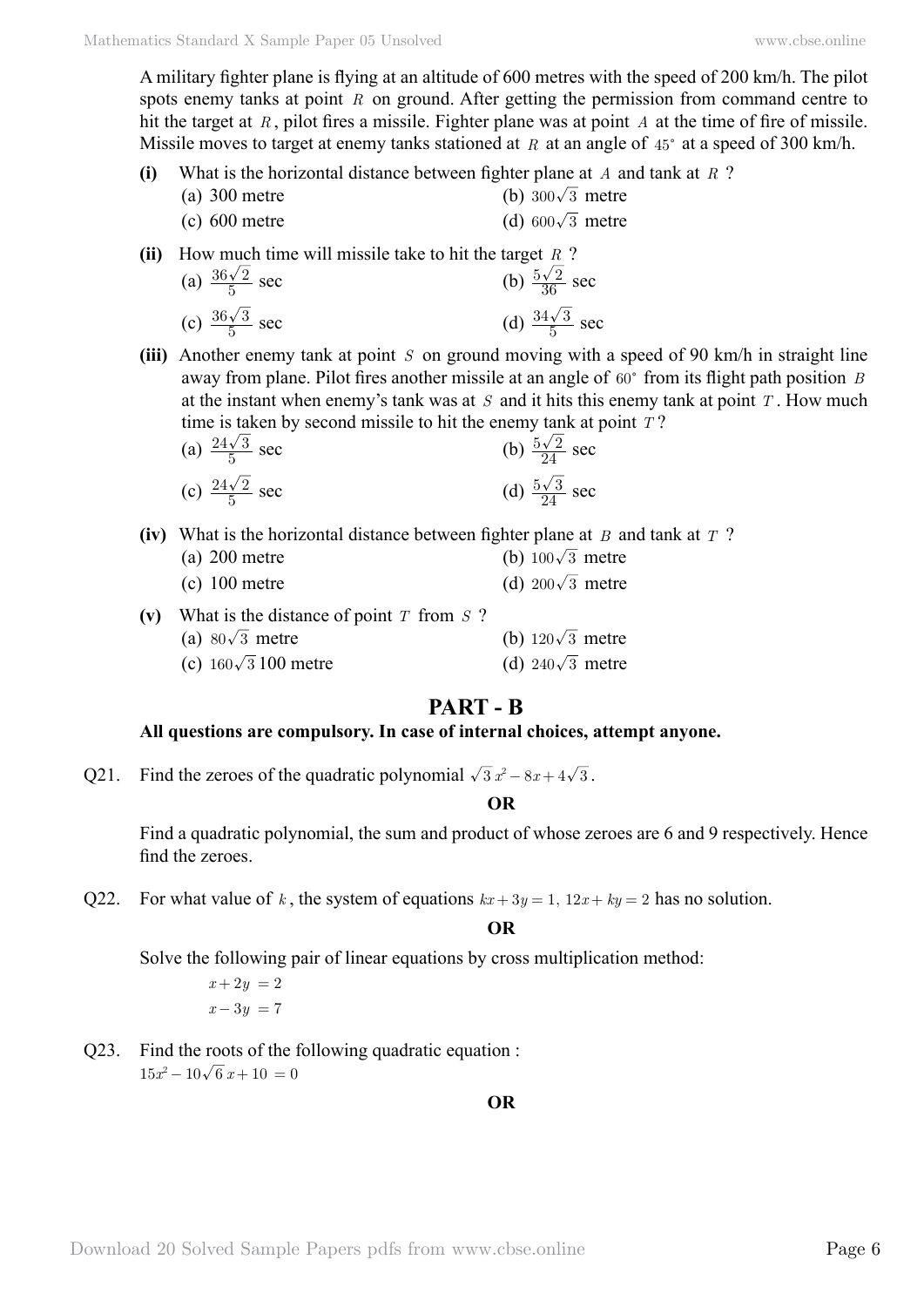Q24. In the given figure, in a triangle *PQR*,  $ST||QR$  and  $\frac{PS}{SQ} = \frac{3}{5}$  and  $PR = 28$  cm, find *PT*.



- Q25. If  $\theta$  be an acute angle and  $5 \csc \theta = 7$ , then evaluate  $\sin \theta + \cos^2 \theta 1$ .
- Q26. The mean and median of 100 observation are 50 and 52 respectively. The value of the largest observation is 100. It was later found that it is 110. Find the true mean and median.
- Q27. Solve the following equation:  $\frac{1}{x} \frac{1}{x}$  $-\frac{1}{x-2} = 3, x \neq 0, 2$
- Q28. The sum of four consecutive number in AP is 32 and the ratio of the product of the first and last term to the product of two middle terms is 7 : 15. Find the numbers.
- Q29. In the given figure, *CB* || *QR* and *CA* || *PR*. If  $AQ = 12$  cm,  $AR = 20$  cm,  $PB = CQ = 15$  cm, calculate *PC* and *BR*.



Q30. The rod of TV disc antenna is fixed at right angles to wall *AB* and a rod *CD* is supporting the disc as shown in Figure. If  $AC = 1.5$  m long and  $CD = 3$  m, find (i)  $\tan \theta$  (ii)  $\sec \theta + \csc \theta$ .